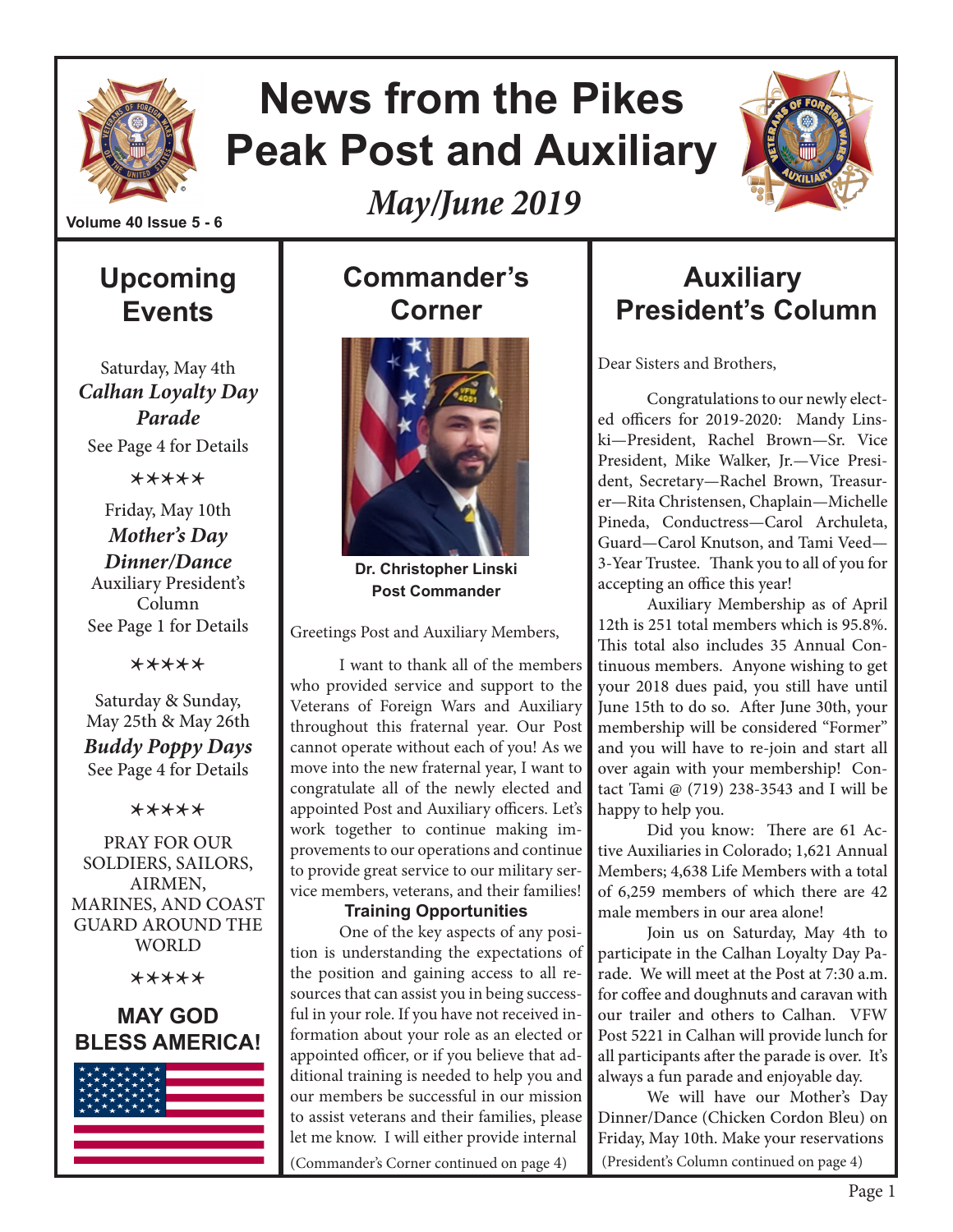### **VFW Post 4051 Officers For 2018-2019**

 Post Commander Dr. Christopher Linski Senior Vice Commander Galen Steele **Junior Vice Commander** Bob Green Quartermaster Joe Cormier Chaplain Jim Griffith Judge Advocate Bob Green Surgeon LeRoy Jensen 1-Year Trustee John Mazzella 2-Year Trustee Barbara Green 3-Year Trustee Eric Veed Adjutant Duane Knutson Service Officer **Jeremy Johnson** House Committee **Rick Archuleta** Ways and Means Dennis Snider Membership Galen Steele Officer of the Day Jeremy Johnson Guard Val Bernal Legislative Dr. D. J. Alberts Entertainment John Mazzella Buddy Poppy James Griffith Americanism VACANT Adopt-A-Unit Paige Lanier National Home Dr. Christopher Linski Honor/Color Guard Brian Michaud Flag Committee LeRoy Jensen ROTC/JROTC Barbara Green Boy Scouts Dr. Christopher Linski Public Servant Program Jean Plank Voice of Democracy & Patriot's Pen Amy Earley Teacher of the Year Amy Earley Public Affairs Ron Marshall Webmaster Bill Thomas Bingo Games Manager Jerry Walter Crawford House Representative Barbara Green

### **Editorial Staff**

Editor Bill Thomas Assistant Editor **Ron Marshall** 

Post Commander Dr. Christopher Linski

# **To Report A Death**

*To report a death of a Post member, please contact Chaplain James Griffith, (719) 632-9874 or for an Auxiliary member, contact Chaplain Rita Christensen, (719) 598-0613. Also, you may leave information either at the club or on the bulletin board so that proper follow-up can be taken. Please include: Name of Deceased; Date of Call; Date of Services; Funeral Home (if known); Your Name, Phone Number and/or Other Point of Contact.*

### **VFW Post 4051 Auxiliary Officers For 2019-2020**

#### **(Effective July 1, 2019)**

President Mandy Linski Senior Vice President Rachel Brown Junior Vice President Mike Walker<br>
Secretary/Treasurer Rachel Brown Secretary/Treasurer Chaplain Michelle Pineda Conductress Carol Archuleta Guard Carol Knutson Patriotic Instructor Carol Knutson Trustee #1 Mike Walker Trustee #2 Carol Knutson Trustee #3 Tami Veed **Program Chairmen to be selected at the May Meeting**  Games Manager Rita Christensen

┠

I

I



# **VFW 4051 Bingo**

VFW 4051 Bingo pays the big bills for the Post like utilities, insurance, etc. Our bingo sessions are on Tuesday and Friday each week around 12:00 p.m. to 3:00 p.m. at the North Carefree Bingo Hall, 3440 N Carefree Circle, a block west of Academy on North Carefree.

These operations are run by volunteers, many of whom simply need to take a day off every now and then! If you have been a member of the Post or Auxiliary for at least six months, and have a little bit of free time, please think about volunteering! We appreciate any assistance you can provide.

Contact Games Manager Jerry Walter at (719) 574- 4324 to volunteer!

### **SUPPORT VFW 4051 BINGO!**

*"We will accept nothing less than full victory! Good luck! And let us all beseech the blessing of Almighty God upon this great and noble undertaking."* 

> **—Gen. Dwight D. Eisenhower Supreme Allied Commander 6 June 1944**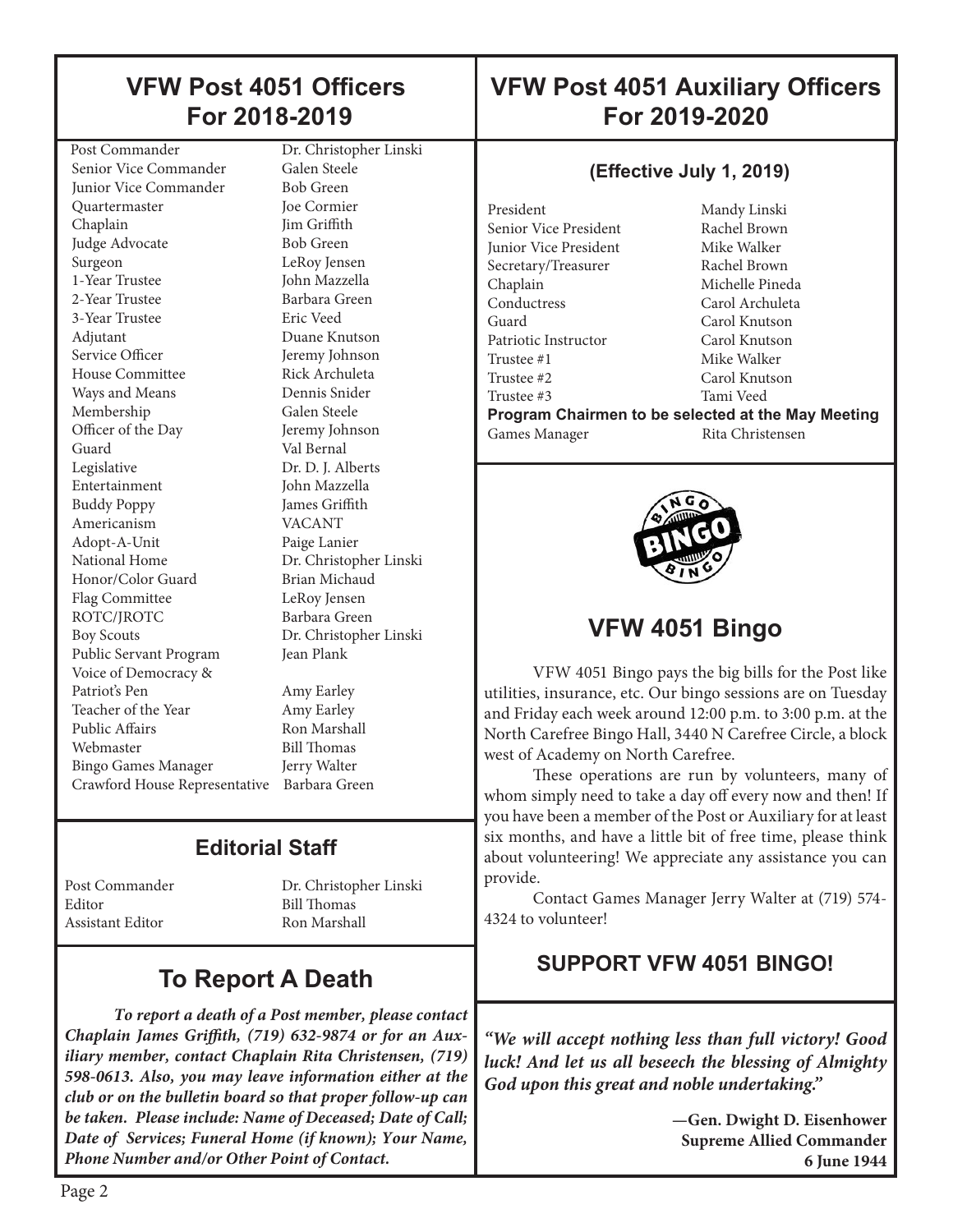### **Chaplain's Report**

*"After six days Jesus took Peter, James, and John with him and led them up a high mountain, where they were all alone. There he was transfigured before them. His clothes became dazzling white, whiter than anyone in the world could bleach them. And there appeared before them Elijah and Moses, who were talking with Jesus. Peter said to Jesus, "Rabbi, it is good for us to be here. Let us put up three shelters—one for you, one for Moses and one for Elijah." (He did not know what to say, they were so frightened). Then a cloud appeared and covered them, and a voice came from the cloud: "This is my Son, whom I love. Listen to him!" Suddenly, when they looked around, they no longer saw anyone with them except Jesus."* Mark 9:2-8

*"If a man is called to be a street sweeper, he should sweep streets even as Michelangelo painted, or Beethoven composed music, or Shakespeare wrote poetry. He should sweep streets so well that all the hosts of heaven and earth will pause to say, here lived a great street sweeper who did his job well."* Martin Luther King, Jr.

I love winter storms! It never ceases to amaze me how a little covering of snow or ice makes things look different, and new. We have a hackberry tree in our front yard that in the spring and summer is covered in leaves and the green is contrasted against the brown, veiny bark and you can see detail against it. In the fall, the leaves turn yellow, briefly, then turn brown, and all I concentrate on is the work to bag them up. But in winter, when the snow and ice cover the branches and gifts it with a sculpture like quality, I see the tree, the whole tree. I see the trunk, the branches and twigs, the shape of the whole and the snow and ice merely bring this into sharp relief. It is transfigured, and I see it differently.

In Mark's gospel Jesus is transfigured in the view of his disciples. Now the meaning of transfiguration is this – that the true or hidden nature of a person or thing which has always been before us suddenly is made clear. Jesus was who he was before and after the Transfiguration. He was just as compassionate, just as wise, just as holy but in this one moment on that mountain what was always there but clouded by "normalness" was brought into sharp relief to the disciples. They got a glimpse of God in Jesus the closest they would ever get to seeing God this side of death. It was how they saw him that changed. Dr. King's saying about the street sweeper gets to the heart of this. It is not the job or the outward circumstance of the man, but the man's character revealed in the spirit of how he does his job that transfigures his life to those who see it.

There are transfiguring moments all around us. The (Chaplain's Report continued in next column)

## **Auxiliary Chaplain's Column**

Dear Auxiliary Members,

At our March meeting the Auxiliary Charter was draped in memory of Life Auxiliary member, Charlene Madden.

A speedy recovery card was also sent to Past Auxiliary President Eunice Wohlgemuth who is mending nicely from a broken foot. A thinking of you card was mailed to Sister Betty Holland.

#### *"Christ did not come to shield us from the grief and pain of life, but those who have his peace inside can thrive within strife."*

If you know of any member who is ill, recovering, in the hospital or just in need of a kind word, please call me at (719) 598-0613.

Sincerely, Auxiliary Chaplain Rita Christensen

(Chaplain's Report continued from previous column)

snow-covered tree that reveals its symmetry and beauty. The child who astonishes us by some conversation or deed that sets us back, and we see but for a brief glimpse the man or woman they will be. In some other person's kindness, we too catch a glimpse in sharp relief against the all-too-present ugliness of life - the face of God.

In my conversations with many of you around the post, I catch a transfigured glimpse of what is really there behind the tired old faces, greying hair and worn spirits – a glimpse of the warrior within, the young man or woman of character that gave of themselves for their country, and I see you differently. You are transfigured to what has always been there.

Our VFW Ritual Closing Prayer starts "Almighty God, the hour has come when we must part. We commit ourselves to Thy care."

We pause to remember our Post comrades: Anthony Koscielecki, Charles Wilkinson Jr., and Harry Johnson, and Post Auxiliary comrade: Charlene Madden and commit them to Thy care.

Call me at (719) 200-8223 if I can be of assistance.

Sincerely, James Griffith Post Chaplain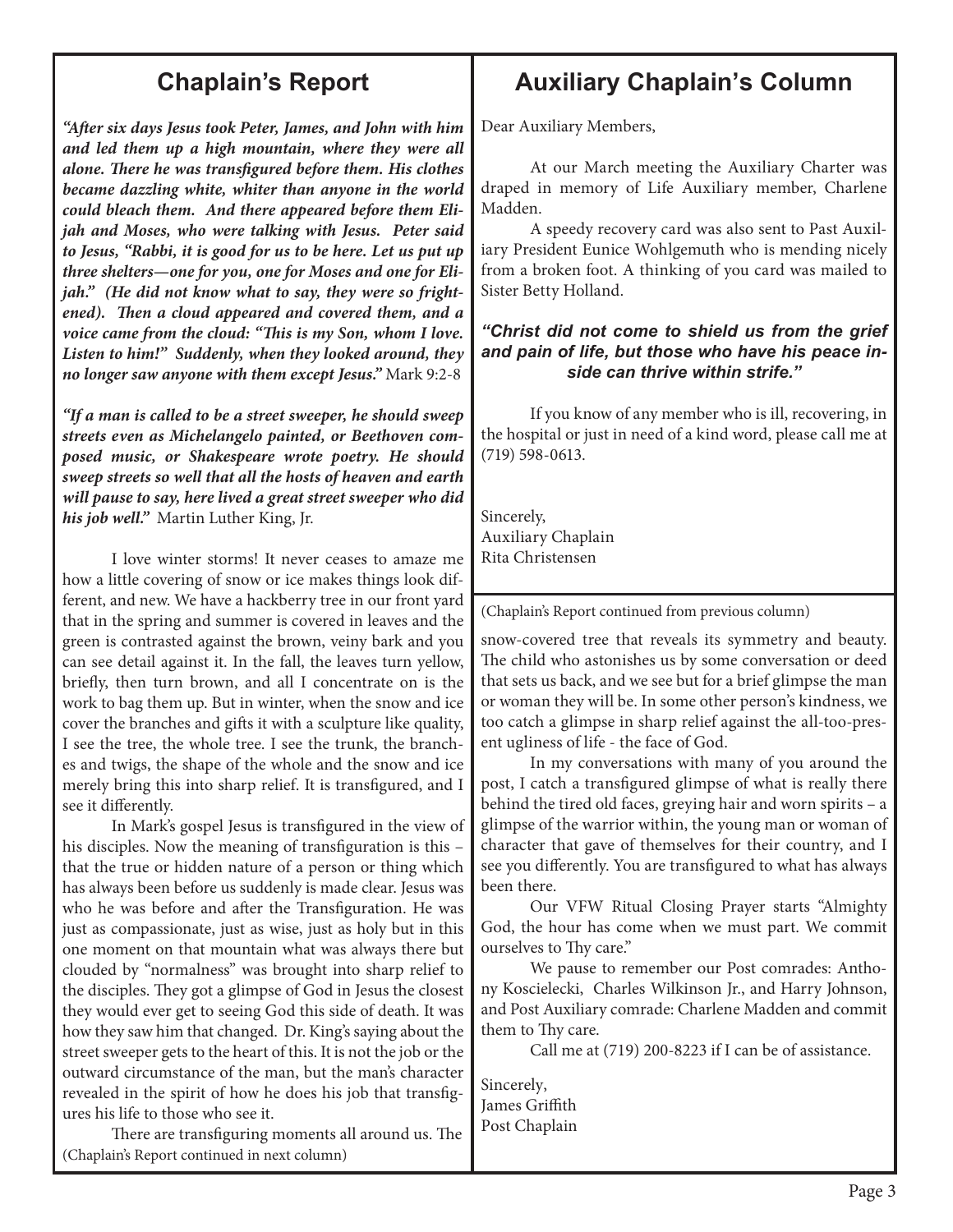(Commander's Corner continued from page 1)

(President's Column continued from page 1)

resources or reach out to our District and Department officers to find resources that will help you! This goes for both the Post and Auxiliary. I hope that we can share best practices and continue to improve our capability to assist each other throughout the year!

#### **Our Webpage**

Did you participate in a VFW-related function? Do you have pictures that you would like to share? We are looking for pictures to upload to our webpage or Facebook page to show the community what we are doing. Pictures are worth a thousand words…and a great way to recruit new members! Share pictures by emailing me directly or tag us on Facebook at @VFW4051 or @lavfw4051 for the Auxiliary. Like our pages and show interest in our events.

Yours in Comradeship, Dr. Christopher Linski Post Commander Commander@vfw4051.us

## **Chairman of the House Committee's Column**

With the summer months and warmer weather coming soon, we hope to see more members and friends at our Friday night dinners and dances! Our Post needs continuous support to help with our Post financial obligations. With that being said, we had an unexpected repair needed at the front entrance door. The rear entrance door has been giving us problems too, and as a result we had this checked out and and it will need a new metal frame (pending).

We are a step closer with the upper level heating and A/C replacement project. It has been a slow process, and we hope to see completion by July if all goes well. Again, we are asking our members to bring non-perishable food items to help support Silver Key.

Our Post also collects new toys year round for the Toys for Tots foundation. Both of these organizations are very appreciative of our continued support, and we thank you all for your continued support!

Finally, congratulations to all our newly elected officers of our Post and Auxiliary!

Chairman, Rick Archuleta

Board members: LeRoy Jensen, Jerry Walter, and Joe Cormier. Alternates: Duane Knutson & Ron Marshall

now for a lovely evening for that special Mother. Not to forget the men in our lives, the Father's Day Dinner/Dance (Roast Beef) will be Friday, June 14th!

The Department of Colorado State Convention will be held in Sheridan, Colorado, Post 9644, June 13-16. See Department website www.vfwco.org for complete convention information.

We hope to see many of you at our next Auxiliary meeting to be held on Saturday, May 11th. The Ways and Means Committee will meet at 9:30 a.m. to decide how we will spend our monies for the coming month - come and voice your opinion. Coffee & Chat 10:00 – 10:30 a.m. with the meeting at 10:30 a.m. We will be discussing and selecting Program Chairmen for the coming year.

This will be my last article, as my time as your President will (finally) come to an end on June 30th. I wish the 2019-2020 Officers much success in the upcoming year! I'm only a phone call, email, or text away, should any of you need assistance!

Our sympathy is extended to those who have lost a loved one and get well wishes to those who are ill. Happy Birthday to our May and June celebrants and best wishes to all our Mothers, Grandmothers, and Great Grandmothers! As always, I remain loyally yours,

Tami Veed, Auxiliary President Cell (719) 238.3543 Email: president@vfw4051.us

# **Loyalty Day Calhan Parade**

In place of the normal 1st Saturday morning Post meeting, we will hold a short roundtable at the Post at 8 a.m. (no official meeting), then we will prep the trailer after that.

The parade lineup will begin at 10 a.m. in Calhan, with an 11 a.m. parade start time. After the parade, lunch will be available at Post 5221 in Calhan.

# **Buddy Poppies**

Just a reminder for everybody that Saturday and Sunday, May 25th & 26th, we will be distributing Buddy Poppies at the Safeway store on Powers & Constitution and the Safeway on Circle & Galley.

We will have Post members and friends at these locations on Saturday and Sunday from 9 a.m. to 3 p.m. Won't you please come out and drop some donations in the cans to show your support?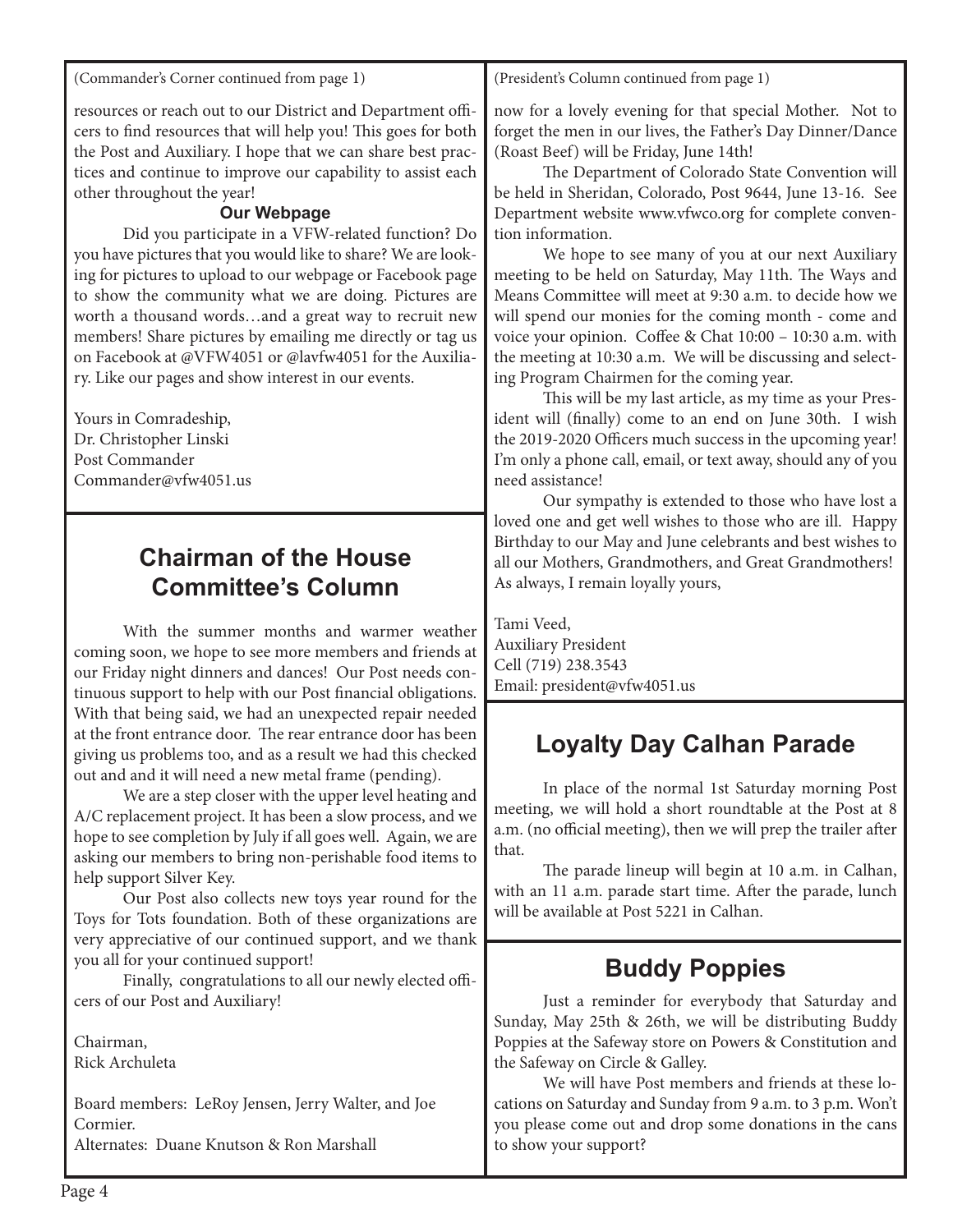### **Vietnam Era Pins and Certificates**

TREA (The Retired Enlisted Association) has a ceremony twice a year to hand out pins and certificates to Vietnam Era Veterans who served on active duty (November 1, 1955-May 15, 1975 dates of service) and also to spouses of deceased service members who served on active duty during the above time period. The certificates have the TREA Logo and Chapter 1 on them.

If anyone is interested in receiving the pin and certificate (even if you received the pin previously) and would be able to attend the TREA ceremony (October/November 2019 or late March 2020) please let me know. Barbaragreen241@hotmail.com.

Please send me the following information:

 *Name as you want it on the certificate Branch of Service Rank Military job title*

Barbara Green Past Commander

### **Community Service Hours Outside the Post**

- 1. Total Hours \_\_\_\_\_\_\_\_\_\_\_\_\_
- 2. Cash Donations \_\_\_\_\_\_\_\_\_\_\_
- 3. Round trip mileage \_\_\_\_\_\_\_\_\_\_\_\_

Please include a brief description of community service accomplished:

#### **Mail this form to: VFW Post 4051 430 East Pikes Peak Avenue Colorado Springs, CO 80903**

**Or return to a Post general membership meeting**

### **Members Notice**

The membership rules for annual members changed a couple of years ago. The new rule is annual renewal must be done during the month you joined the Post. So when you get the renewal notice, DON'T DELAY. Or better yet, consider using the life member installment plan. Your renewal is important!



# **TAPS**

**Post Harry Johnson, Anthony Koscielecki, & Charles Wilkinson Jr.**

#### **Auxiliary Charlene Madden**

Each of our departed Comrades made a special contribution to our Nation, our Community, and our Post.

Sincerely, James Griffith Post Chaplain



## **Post Surgeon's Report**

Dear Comrades:

We are sad to report that Past Post Commander Harry Johnson passed away on Tuesday, April 9th. Harry was Commander in 1997-1998, 2001-2002, and 2006-2007, AND, he was one of the very few that was an ALL AMER-ICAN Commander! I visited Harry on several recent occasions before he passed.

 I donated a large American Flag to the Post, and we continue to receive torn, worn, or soiled flags for proper disposal.

 Please continue to let me know whenever one of our veterans is in ill health, in the hospital, or unfortunately has deceased.

Yours in Comradeship, LeRoy Jensen Post Surgeon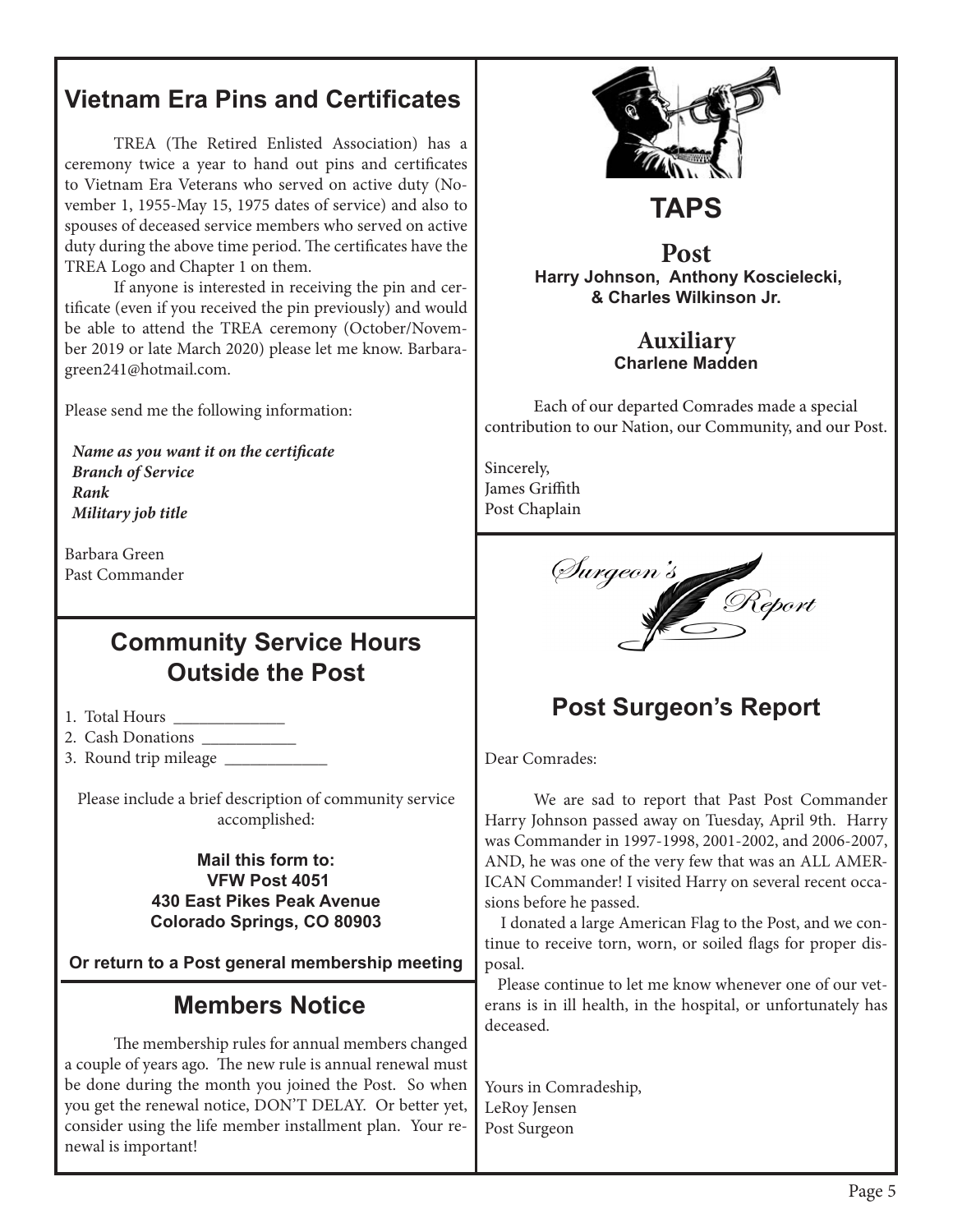| <b>DINNER 6 PM \$10.00</b>                   |                                              | MAY 2019                                     | <b>DANCE 7 PM \$10.00</b>                    |                 |                                                                            |                                                             |
|----------------------------------------------|----------------------------------------------|----------------------------------------------|----------------------------------------------|-----------------|----------------------------------------------------------------------------|-------------------------------------------------------------|
| Sunday                                       | Monday                                       | Tuesday                                      | Wednesday                                    | Thursday        | Friday                                                                     | Saturday                                                    |
| (NOTE)<br><b>Reservations</b>                |                                              |                                              |                                              | 9               | 3<br>Open 4 to 11<br>Dinner/Dance                                          | 4<br>Calhan<br><b>Loyalty Day</b>                           |
| Required<br><b>For</b>                       |                                              |                                              |                                              |                 | <b>Enchiladas</b><br>Cinco de                                              | Parade<br>See Page 4                                        |
| <b>Dinner</b><br>Call<br>$(719) 632 - 9874$  |                                              |                                              | <b>Available For</b><br><b>Rental Events</b> | Open 4 to 7     | Mayo<br><b>Springs</b>                                                     | for Details<br><b>Available For</b><br><b>Rental Events</b> |
|                                              |                                              |                                              |                                              |                 |                                                                            |                                                             |
| 5                                            | 6                                            | 7                                            | 8<br><b>Friends of</b>                       | 9<br>$V-E$ Day  | 10<br>Open 4 to 11                                                         | 11<br><b>Aux Meeting</b>                                    |
|                                              |                                              |                                              | the Post Mtg.<br>4:00 p.m.                   | <b>Declared</b> | Dinner/Dance<br><b>Chicken</b>                                             | Coffee/Treats<br>9:30 a.m.<br>Meeting                       |
|                                              |                                              |                                              | $V-E$ Day                                    |                 | <b>Cordon Bleu</b><br><b>Mother's Day</b>                                  | 10:30 a.m.                                                  |
| <b>Available For</b><br><b>Rental Events</b> | <b>Available For</b><br><b>Rental Events</b> | <b>Available For</b><br><b>Rental Events</b> | <b>Available For</b><br><b>Rental Events</b> | Open 4 to 7     | <b>Carlos</b><br>Crull                                                     | <b>Available For</b><br><b>Rental Events</b>                |
| 12                                           | 13                                           | 14                                           | 15                                           | 16              | 17                                                                         | 18                                                          |
|                                              |                                              |                                              |                                              |                 | Open 4 to 11<br>NO Dinner/<br>Dance Only<br><b>Roast</b><br><b>Chicken</b> | <b>Armed</b><br><b>Forces</b> Day                           |
| <b>Available For</b><br><b>Rental Events</b> | <b>Available For</b><br><b>Rental Events</b> | <b>Available For</b><br><b>Rental Events</b> | <b>Available For</b><br><b>Rental Events</b> | Open 4 to 7     | <b>Springs</b>                                                             | <b>Available For</b><br><b>Rental Events</b>                |
| 19                                           | 20                                           | 21                                           | 22                                           | 23              | 24<br>Open 4 to 11<br>Dinner/Dance<br><b>White Bean</b><br><b>Chili</b>    | 25<br><b>Buddy</b><br>Poppies<br>See Page 4 for Details     |
| <b>Available For</b><br><b>Rental Events</b> | <b>Available For</b><br><b>Rental Events</b> | <b>Available For</b><br><b>Rental Events</b> | <b>Available For</b><br><b>Rental Events</b> | Open 4 to 7     | <b>Carlos</b><br>Crull                                                     | <b>Available For</b><br><b>Rental Events</b>                |
| 26<br><b>Buddy</b><br>Poppies                | 27<br><b>Memorial</b><br>Day                 | 28                                           | 29                                           | 30              | 31<br>Open 4 to 11<br>Dinner/Dance                                         |                                                             |
| See Page 4 for Details                       |                                              |                                              |                                              |                 | <b>BBQ Ribs</b>                                                            |                                                             |
| <b>Available For</b><br><b>Rental Events</b> | <b>Available For</b><br><b>Rental Events</b> | <b>Available For</b><br><b>Rental Events</b> | <b>Available For</b><br><b>Rental Events</b> | Open 4 to 7     | <b>Springs</b>                                                             | <b>Available For</b><br><b>Rental Events</b>                |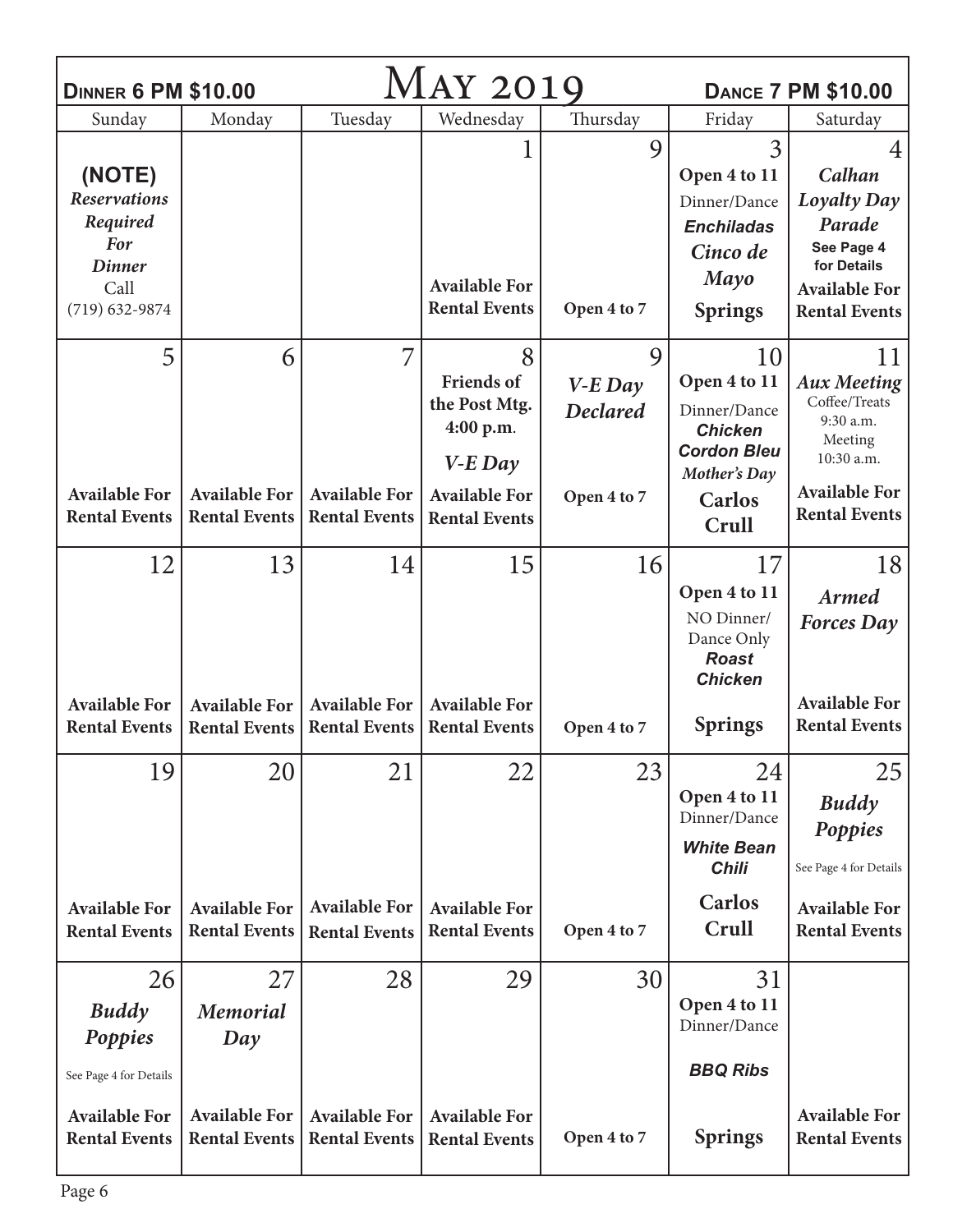| <b>DINNER 6 PM \$10.00</b>                                               |                                              |                                              | <b>DANCE 7 PM \$10.00</b>                             |                                                 |                                                                            |                                                                                |
|--------------------------------------------------------------------------|----------------------------------------------|----------------------------------------------|-------------------------------------------------------|-------------------------------------------------|----------------------------------------------------------------------------|--------------------------------------------------------------------------------|
| Sunday                                                                   | Monday                                       | Tuesday                                      | Wednesday                                             | Thursday                                        | Friday                                                                     | Saturday                                                                       |
| (NOTE)<br><b>Reservations</b><br>Required<br><b>For</b><br><b>Dinner</b> |                                              |                                              |                                                       |                                                 |                                                                            | <b>Post Meeting</b><br>Coffee 8:00 a.m.<br>Meeting 9:00 a.m.                   |
| Call<br>$(719)$ 632-9874                                                 |                                              |                                              |                                                       |                                                 |                                                                            | <b>Available For</b><br><b>Rental Events</b>                                   |
| $\overline{2}$                                                           | 3                                            | $\overline{4}$                               | 5                                                     | 6<br><b>Operation</b><br>Overlord<br>$(D$ -Day) | 7<br>Open 4 to 11<br>Dinner/Dance<br><b>Pizza</b>                          | 8<br><b>Aux Meeting</b><br>Coffee/Treats<br>9:30 a.m.<br>Meeting<br>10:30 a.m. |
| <b>Available For</b><br><b>Rental Events</b>                             | <b>Available For</b><br><b>Rental Events</b> | <b>Available For</b><br><b>Rental Events</b> | <b>Available For</b><br><b>Rental Events</b>          | Open 4 to 7                                     | <b>Carlos</b><br>Crull                                                     | <b>Available For</b><br><b>Rental Events</b>                                   |
| 9                                                                        | 10                                           | 11                                           | 12<br><b>Friends of</b><br>the Post Mtg.<br>4:00 p.m. | 13                                              | 14<br>Open 4 to 11<br>Dinner/Dance<br><b>Pot Roast</b><br>Father's Day     | 15                                                                             |
| <b>Available For</b><br><b>Rental Events</b>                             | <b>Available For</b><br><b>Rental Events</b> | <b>Available For</b><br><b>Rental Events</b> | <b>Available For</b><br><b>Rental Events</b>          | Open 4 to 7                                     | <b>Carlos</b><br>Crull                                                     | <b>Available For</b><br><b>Rental Events</b>                                   |
| 16                                                                       | 17                                           | 18                                           | 19                                                    | 20                                              | 21<br>Open 4 to 11<br>Dinner/Dance<br><b>Steak Night</b><br>\$12.00        | 22                                                                             |
| <b>Available For</b><br><b>Rental Events</b>                             | <b>Available For</b><br><b>Rental Events</b> | <b>Available For</b><br><b>Rental Events</b> | <b>Available For</b><br><b>Rental Events</b>          | Open 4 to 7                                     | <b>Springs</b>                                                             | <b>Available For</b><br><b>Rental Events</b>                                   |
| 23/30                                                                    | 24                                           | 25                                           | 26                                                    | 27                                              | 28<br>Open 4 to 11<br>Dinner/Dance<br><b>Chicken</b><br><b>Cordon Bleu</b> | 29                                                                             |
| <b>Available For</b><br><b>Rental Events</b>                             | <b>Available For</b><br><b>Rental Events</b> | <b>Available For</b><br><b>Rental Events</b> | <b>Available For</b><br><b>Rental Events</b>          | Open 4 to 7                                     | <b>Carlos</b><br>Crull                                                     | <b>Available For</b><br><b>Rental Events</b>                                   |